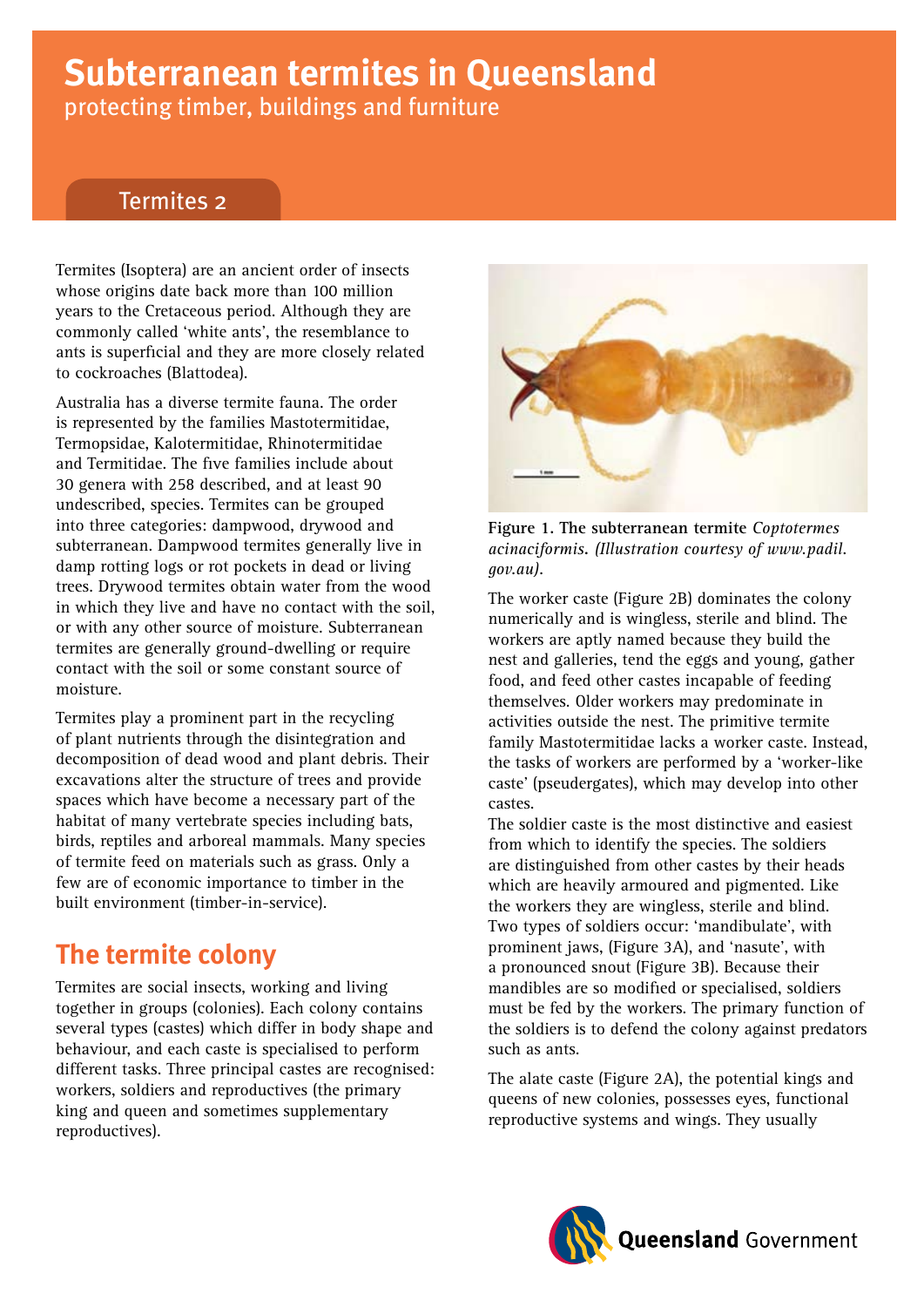

**Figure .** Castes of *Coptotermes acinaciformis.* A. winged reproductive or alate B. worker C. soldier. *(Illustration courtesy of CSIRO Division of Entomology and Melbourne University Press).*

swarm (leave the colony) in spring to early summer or late summer to early autumn, often through specially constructed exits. They normally swarm at dusk and may be attracted to lights at night. Alates do not fly strongly and, unless assisted by winds, their dispersal is limited.

Following swarming, alates shed their wings and each mated pair seeks out a suitable place to establish a new colony. The king alters little in shape, but the queen's abdomen may become enormously distended with eggs until she is little more than a large, immobile egg laying machine. Some subterranean termite queens are capable of producing 2000 eggs per day. Mature termite colonies may number up to two million individuals and exist for as long as 50 years.

### **Nests**

Termites build various types of nest. Some termites have a completely underground existence, apparently without a central nest. Examples include some species of *Amitermes*. Others build a central nest in the soil, or in dead or living trees. Many economically-important termites build nests of this type, notably *Mastotermes darwiniensis* and species of *Coptotermes* and *Schedorhinotermes*. Still other species, for example in the genera *Microcerotermes* (Figure 4) and *Nasutitermes* (Figure 5), attach their



**Figure 3.** The soldier caste. A. a mandibulate soldier B. a nasute soldier. *(Illustration courtesy of CSIRO Division of Entomology and Melbourne University Press).*

nest to a tree but maintain a soil connection via galleries running down the surface of the trunk. A termite mound is the most familiar form of termite nest. Mounds are often of very distinctive form, and their size and shape vary from hardened, flat areas to the tall, columnar structures of the spinifex termite *Nasutitermes triodiae* in North Queensland, which may be more than 7 m high. Typically, each species builds a characteristic mound (Figure 6), although there may be geographical variation in the size and shape of the mound within species. In the mounds of *Coptotermes* the outer wall is hard and built of soil and the inner region is generally composed of woody faecal material (carton) and soil.

# **Feeding habits and behaviour**

Cellulose found in plants, is the basic food requirement of all termites, and all types of plant material can be damaged. Most termite species eat grass and other surface vegetation and have an important role in maintaining soil fertility. They recycle nutrients, in particular nitrogen which is essential for healthy plant growth. When termite mounds erode, the soil particles rich in nutrients such as calcium, magnesium and potassium are washed into the soil from the mound to become available for plant growth. Termite galleries improve soil structure, and assist water entry and storage in soil; surface rainwater runoff and subsequent soil erosion are thereby reduced by the galleries.

Other termite species infest timber and particularly timber which is in an early state of decay by wood rotting fungi (Figure 7).

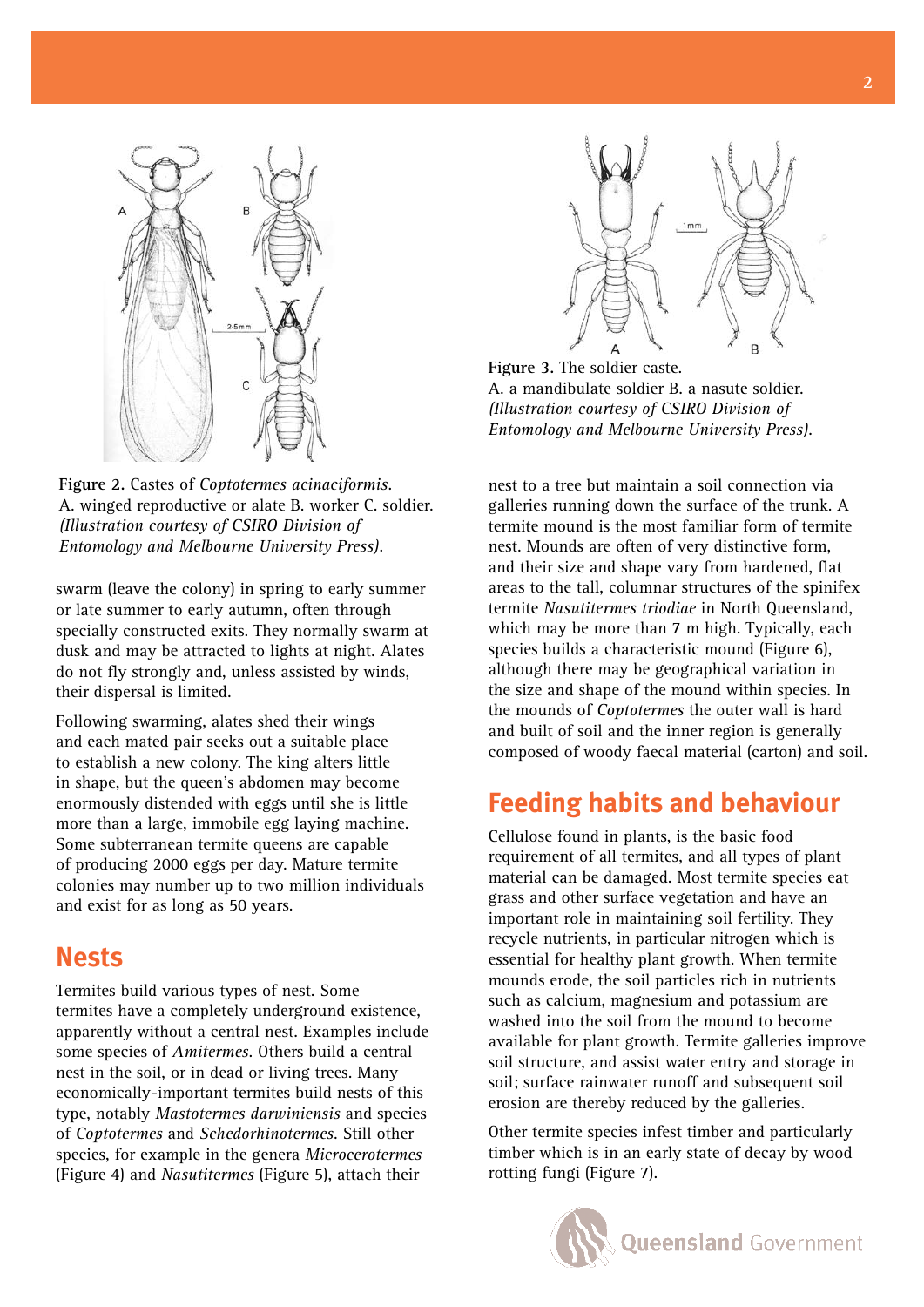

**Figure 4.** Arboreal nest of *Microcerotermes* sp.



**Figure 5.** Arboreal nest of *Nasutitermes* sp.

many species of termites, or by bacteria in species in the family Termitdae. The plant tissues upon which termites feed contain very little protein and therefore little nitrogen. However, the protozoa and bacteria do contain nitrogen, and often termites dispose of excess, dead and diseased members of the colony by cannibalism, thereby conserving nitrogen. Some termites are capable of fixing atmospheric nitrogen using gut bacteria.

Some species of timber are resistant to termites, but none is entirely 'termite proof'. Termites will often damage materials they cannot digest, for example, plastics, rubber, metal or mortar. Primarily, this damage occurs when the indigestible items are encountered during the termites search for food.



**Figure 6.** *Coptotermes acinaciformis* constructs a mound north of the Tropic of Capricorn.



**Figure 7.** *Microcerotermes* sp. attacking painted timber decayed by the fungus *Pycnoporus coccineus.* Cellulose is digested by intestinal protozoa in

Some termites forage for food by means of subterranean galleries or covered runways, which extend from the central nest to food sources above or below ground. The gallery system of a single colony may be used to exploit food sources over as much as one hectare, with individual galleries extending up to 50 m in length for most species. In the case of the giant northern termite *M. darwiniensis*, individual galleries may extend as far as 100–200 m. Apart from grass-eating species, which forage in the open; all termites remain within a closed system of galleries, devoid of light. The only exceptions are during a swarming flight, or when repair or new construction is occurring. The